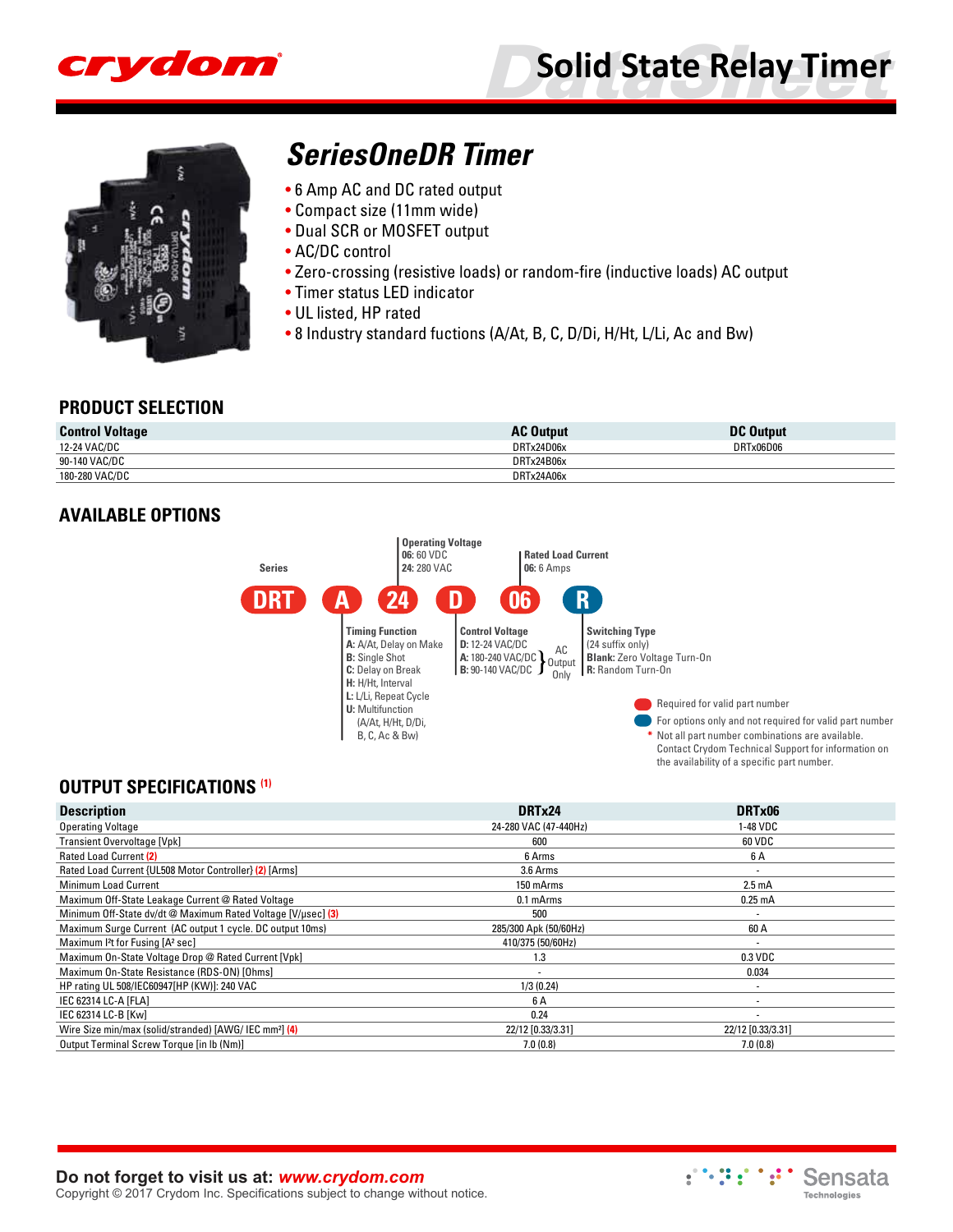

## **INPUT SPECIFICATIONS (1)**

| <b>Description</b>                                                 | DRTxxxD06           | DRTx24A06            | <b>DRTx24B06</b>     |  |
|--------------------------------------------------------------------|---------------------|----------------------|----------------------|--|
| <b>Control Voltage Range</b>                                       | 12-24 VAC/DC        | 180-280 VAC/DC       | 90-140 VAC/DC        |  |
| Must Turn-Off Voltage                                              | 1 VAC/DC            | 20 VAC/DC            | 10 VAC/DC            |  |
| Min Input Current @ Min Voltage (AC/DC) (for on-state)             | $7.6/6.3$ mA $(5)$  | $7.2/7.1 \text{ mA}$ | $7.6/7.4 \text{ mA}$ |  |
| Maximum Input Current @ Maximum Voltage                            | $12.1/9.1$ mA $(6)$ | $9.7/9.6$ mA         | 12.5/12.3 mA         |  |
| Nominal Input Impedance                                            | $2K$ Ohms $(7)$     | 25K ohms             | 12K ohms             |  |
| Wire Size min-max (solid/stranded) [AWG/ IEC mm <sup>2</sup> ] (4) | 22-16 / 0.33-1.31   | 22-16 / 0.33-1.31    | 22-16 / 0.33-1.31    |  |
| <b>LED Status Indicator (Color)</b>                                | Yes (green)         | Yes (green)          | Yes (green)          |  |
| Input Terminal Screw Torque [in lb (Nm)]                           | 4.4(0.5)            | 4.4(0.5)             | 4.4(0.5)             |  |
| Maximum turn-on/off time                                           | See note (9)        | See note (9)         | See note (9)         |  |

## **GENERAL SPECIFICATIONS**

| <b>Description</b>                               | <b>Parameters</b>           |
|--------------------------------------------------|-----------------------------|
| Dielectric Strength, Input/Output/Base (50/60Hz) | 3750 Vrms (8)               |
| Minimum Insulation Resistance (@ 500 VDC)        | $10^9$ Ohm                  |
| Maximum Capacitance, Input/Output                | 10pF                        |
| <b>Ambient Operating Temperature Range</b>       | -30 to 80 °C                |
| Ambient Storage Temperature Range                | -40 to 125 $\degree$ C      |
| Weight (typical)                                 | 1.76 oz $(50q)$             |
| <b>Housing Material</b>                          | UL 94 V0 Self-extinguishing |
| <b>Terminal Finish</b>                           | Sulfamate Nickel            |
| Humidity                                         | 5 - 85% Non condensing      |
| RoHS Exemption #'s                               | 5(a), 7(a), 7(c)-l          |

## **WIRING DIAGRAM**





#### **Do not forget to visit us at:** *[www.crydom.com](http://www.crydom.com/)* Copyright © 2017 Crydom Inc. Specifications subject to change without notice.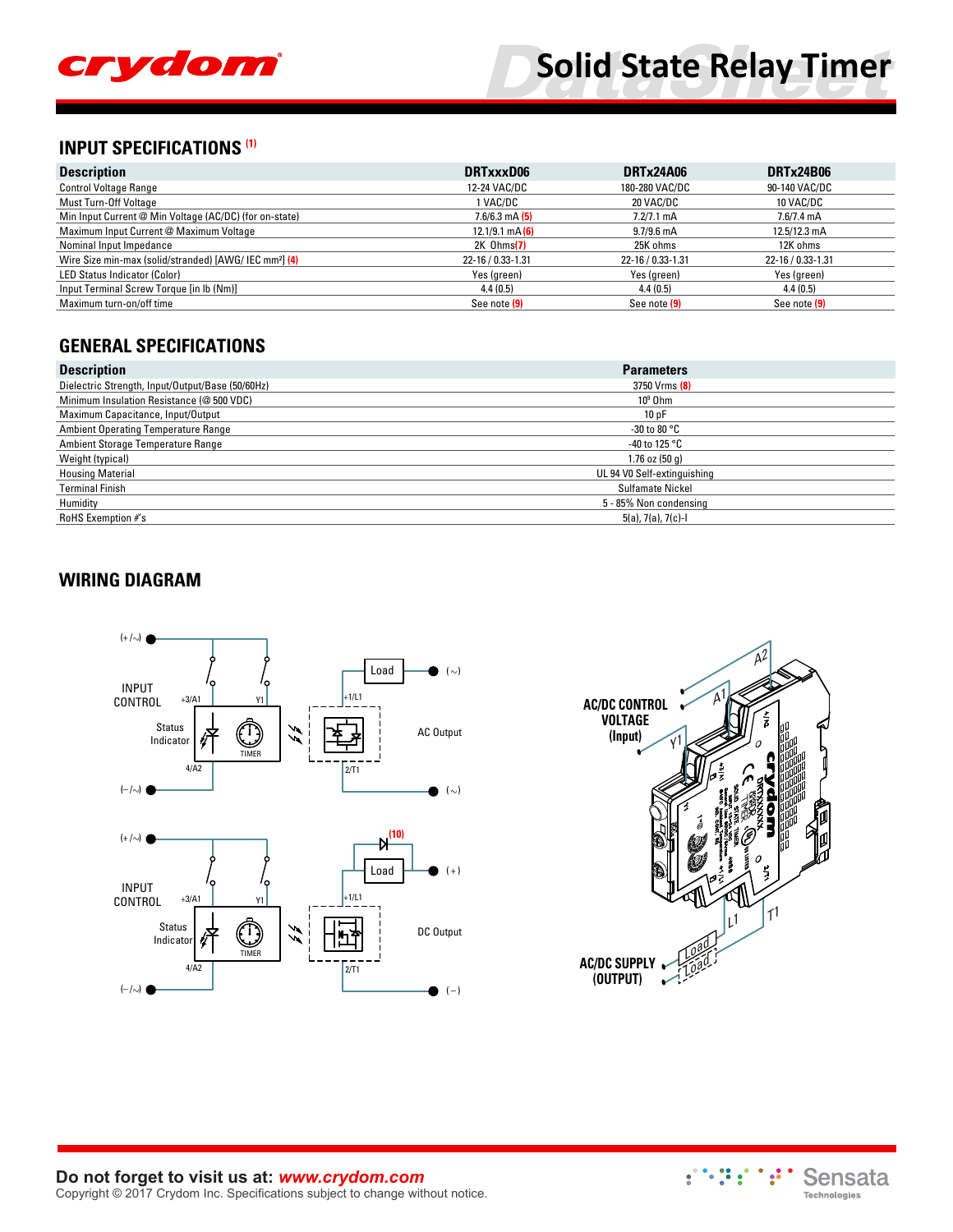

#### **TIMER SETTINGS & RANGES**

| <b>Timer Settings</b>                                     |                                     |                        |  |  |  |  |
|-----------------------------------------------------------|-------------------------------------|------------------------|--|--|--|--|
|                                                           |                                     | <b>Identification</b>  |  |  |  |  |
| <b>Timing</b><br><b>Function</b>                          | $\circ$ $\circ$<br><b>Side View</b> | <b>Front View</b>      |  |  |  |  |
| U<br>Multifunction<br>[A/At, H/Ht, D/Di,<br>B, C, Ac, Bw] | Function<br>Range                   | <b>Fine Adjustment</b> |  |  |  |  |
| <b>Repeat Cycle</b>                                       | T on<br>T off                       | <b>Fine Adjustment</b> |  |  |  |  |
| A<br>Delay on Make<br>н<br>Interval                       |                                     |                        |  |  |  |  |
| B<br>Single Shot                                          | Range                               | <b>Fine Adjustment</b> |  |  |  |  |
| Delay on Break                                            | =u<br>Flat side indicates selection |                        |  |  |  |  |

| <b>Timing Ranges (11)</b> |                           |  |  |  |
|---------------------------|---------------------------|--|--|--|
| <b>Identification</b>     | <b>Timing Range</b>       |  |  |  |
| 1s                        | $0.1 s$ to $1 s$          |  |  |  |
| 10 <sub>s</sub>           | $1 s$ to $10 s$           |  |  |  |
| 1 min                     | $0.1$ min to $1$ min      |  |  |  |
| $10 \text{ min}$          | 1 min $\,$ to $\,$ 10 min |  |  |  |
| 1 <sub>h</sub>            | $0.1 h$ to 1 h            |  |  |  |
| 10 <sub>h</sub>           | 1 h to 10 h               |  |  |  |
| 100 h                     | 10 h to 100 h             |  |  |  |

#### **GENERAL NOTES**

- **(1)** All parameters at 25°C unless otherwise specified.
- **(2)** See derating curves.
- **(3)** Off-State dv/dt test method per EIA/NARM standard RD-443, paragraph 13.11.1
- **(4)** For UL Listing, must use wire rated @ 75°C.
- **(5)** For DC output model minimum current spec is 15.7/12.4ma (AC/DC).
- **(6)** For DC output model maximum current spec is 27.9/20.3ma (AC/DC).
- **(7)** For DC output mode, spec is 1K.
- **(8)** For DC output model, spec is 2500V.
- **(9)** Activation Time = 65ms / Deactivation Time = 100 ms.
- **(10)** Inductive loads must be diode suppressed to prevent damage to output.
- **(11)** Timing accuracy ± 10%. Additional functions and time ranges are also available, please contact your local authorized Crydom Distributor, Representative or Crydom
- Sales office and request information about our custom products.
- **(12)** Do not apply a push force greater than 9.8N(2.2lbf) and Stop torque 4Ncm.
- **(13)** Do not apply a push/pull force greater than 5N(1.12lbf) and torque 20Nm.

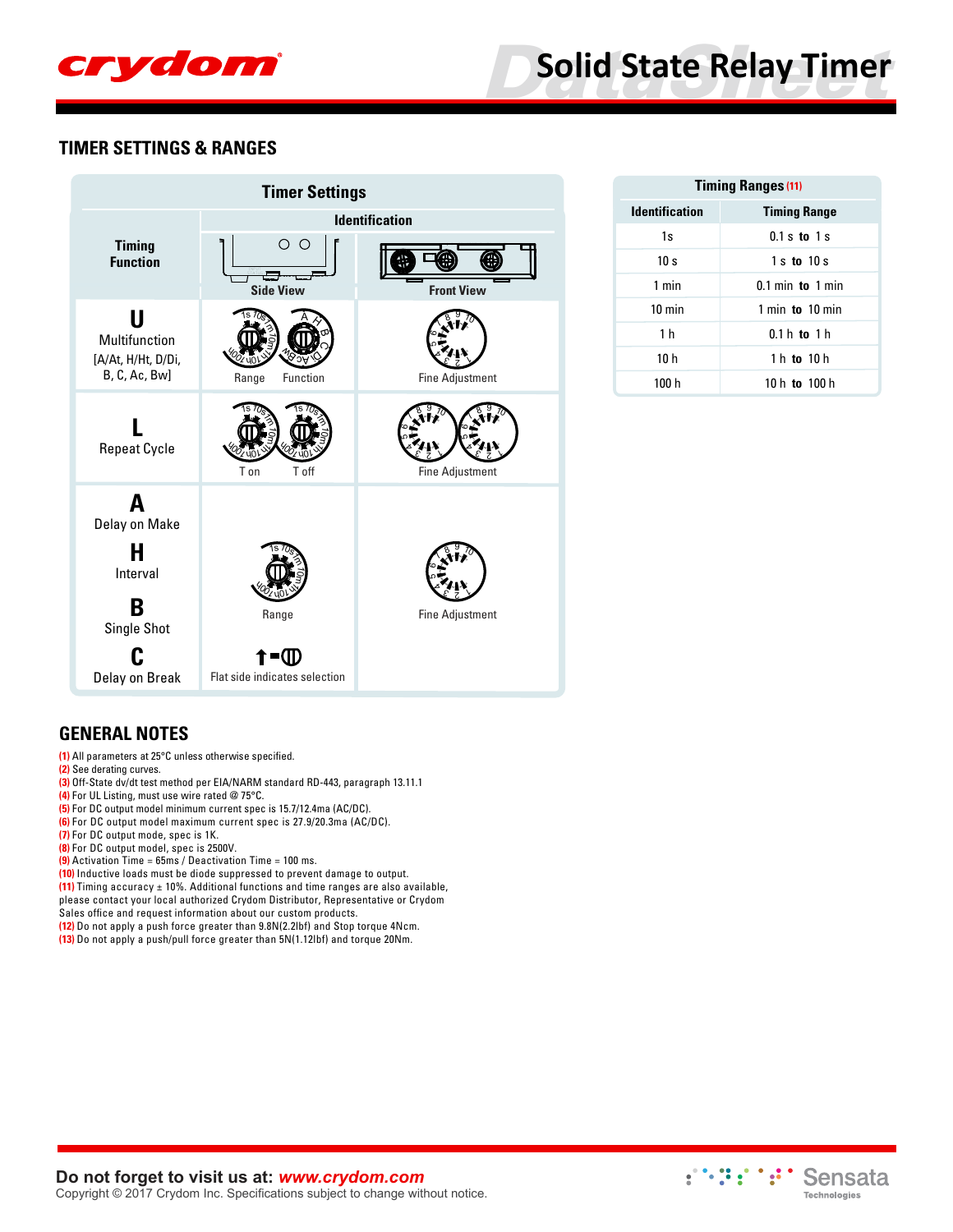

# **Solid State Relay Timer**

## **MECHANICAL SPECIFICATIONS**

Tolerances: ±0.02 in / 0.5 mm All dimensions are in: inches [millimeters]



#### **THERMAL DERATE INFORMATION**



**Do not forget to visit us at:** *[www.crydom.com](http://www.crydom.com/)* Copyright © 2017 Crydom Inc. Specifications subject to change without notice.

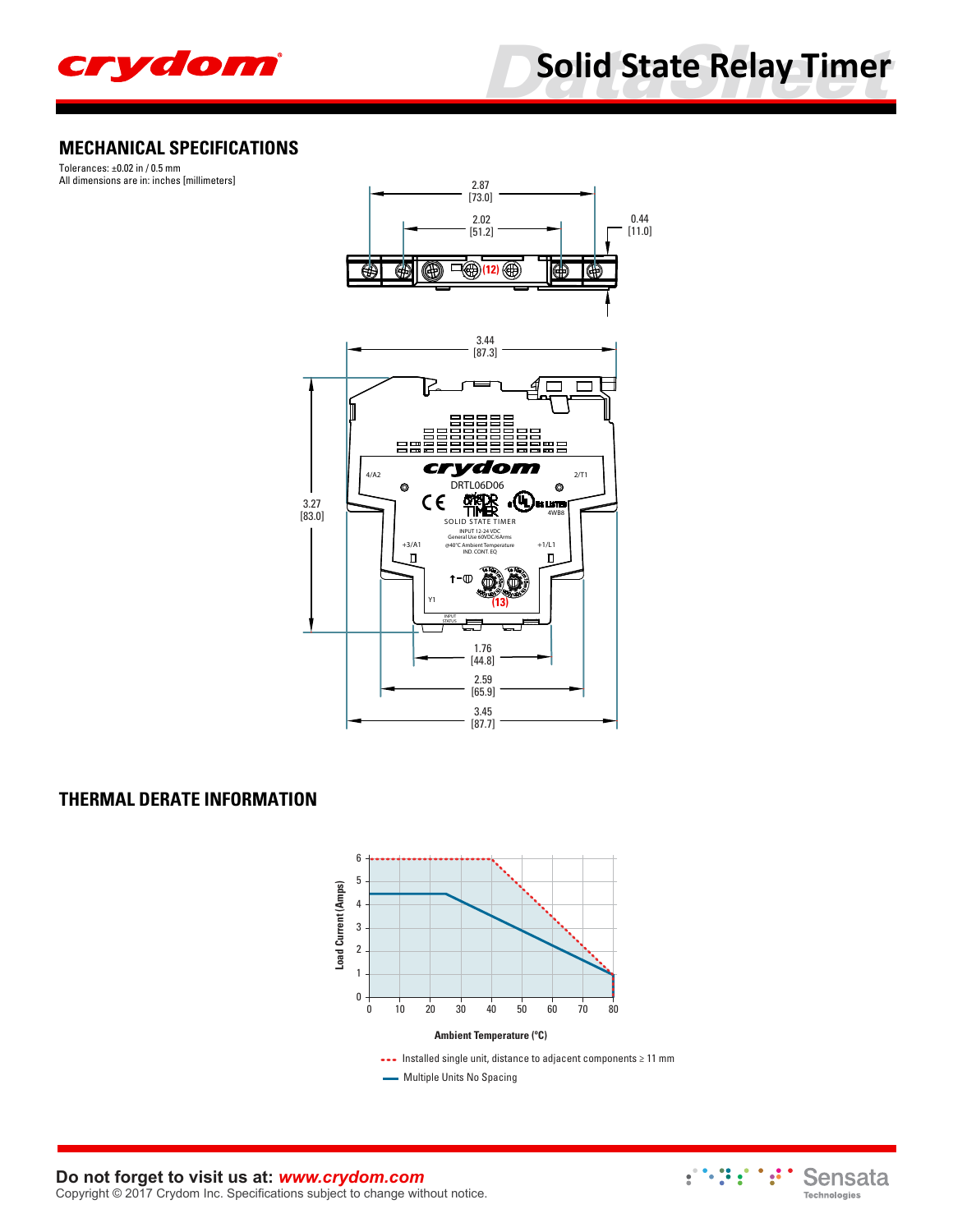# crydom

# **Solid State Relay Timer**

#### **LED STATUS FUNCTION**

| <b>LED Status by Function</b>    |                        |           |                  |                     |                            |                                                                                                                                                                                                                                                                                                                                                                                                                                                                                                                                                                        |  |
|----------------------------------|------------------------|-----------|------------------|---------------------|----------------------------|------------------------------------------------------------------------------------------------------------------------------------------------------------------------------------------------------------------------------------------------------------------------------------------------------------------------------------------------------------------------------------------------------------------------------------------------------------------------------------------------------------------------------------------------------------------------|--|
| <b>Function</b>                  | <b>Control Voltage</b> | <b>Y1</b> | <b>Timina</b>    | <b>Output State</b> | <b>LED Status</b>          | <b>Notes</b>                                                                                                                                                                                                                                                                                                                                                                                                                                                                                                                                                           |  |
|                                  | 0ff                    | ٠         | 0ff              | 0ff                 | 0ff                        | At function is identical to the A function except when Y1 is connected to A1 timing is paused. When Y1 is<br>removed timing resumes until relay times out. To reset timer remove control power.                                                                                                                                                                                                                                                                                                                                                                        |  |
| A/At<br>Delay On Make            | 0 <sub>n</sub>         | ٠         | 0n               | 0ff                 | <b>Long Flashes</b>        | $At + y_1$                                                                                                                                                                                                                                                                                                                                                                                                                                                                                                                                                             |  |
|                                  | On                     | ٠         | <b>Timed Out</b> | 0 <sub>n</sub>      | 0n                         | $T=t1+t2+t3$                                                                                                                                                                                                                                                                                                                                                                                                                                                                                                                                                           |  |
|                                  | 0ff                    | ٠         | 0ff              | 0ff                 | 0ff                        | Ht function is identical to the H function except when Y1 is connected to A1 timing is paused. When Y1 is<br>removed timing resumes until relay times out. To reset timer remove control power.                                                                                                                                                                                                                                                                                                                                                                        |  |
| H/Ht<br>Interval                 | On                     | ٠         | 0n               | 0 <sub>n</sub>      | <b>Long Flashes</b>        | $Ht + \gamma_1$<br>н-<br>$T = t1 + t2 + t3$                                                                                                                                                                                                                                                                                                                                                                                                                                                                                                                            |  |
|                                  | On                     | ٠         | <b>Timed Out</b> | 0ff                 | <b>Short Flashes</b>       |                                                                                                                                                                                                                                                                                                                                                                                                                                                                                                                                                                        |  |
| D/Di                             | 0ff                    | ٠         | 0ff              | 0ff                 | 0ff                        | To select between on time (Di) first or off time (D) first Y1 is connected. Default is On time (Di) first, for Off<br>time (D) first connect Y1. Equal On/Off time.                                                                                                                                                                                                                                                                                                                                                                                                    |  |
| <b>Repeat Cycle</b>              | On                     | ٠         | On               | On/Off              | Long Flashes/Short Flashes | $\mathbf{D} = \begin{bmatrix} A1Y1 & \mathbf{J}^{\dagger} & \mathbf{J}^{\dagger} & \mathbf{J}^{\dagger} \\ \mathbf{J}^{\dagger} & \mathbf{J}^{\dagger} & \mathbf{J}^{\dagger} & \mathbf{J}^{\dagger} & \mathbf{J}^{\dagger} \\ \mathbf{J}^{\dagger} & \mathbf{J}^{\dagger} & \mathbf{J}^{\dagger} & \mathbf{J}^{\dagger} & \mathbf{J}^{\dagger} \\ \end{bmatrix}$<br>Di                                                                                                                                                                                                |  |
| L/Li                             | 0ff                    | ٠         | 0ff              | 0ff                 | 0ff                        | To select between on time (Li) first or off time (L) first Y1 is connected A1. Default is On time (Li) first, for Off<br>time (L) first connect Y1 to A1. Time delay is independent of each other.                                                                                                                                                                                                                                                                                                                                                                     |  |
| <b>Repeat Cycle</b>              | On                     | ٠         | On               | On/Off              | Long Flashes/Short Flashes | $\mathsf{Li}_{\mathbb{Q}}%{{\mathbb{Q}}}\left( \mathsf{a},\mathsf{b}\right) \left( \mathsf{c},\mathsf{b}\right) = \mathsf{Li}_{\mathbb{Q}}{\left( \mathsf{c},\mathsf{b}\right) }%{{\mathbb{Q}}}\left( \mathsf{c},\mathsf{b}\right) = \mathsf{Li}_{\mathbb{Q}}{\left( \mathsf{c},\mathsf{b}\right) }%{{\mathbb{Q}}}\left( \mathsf{c},\mathsf{b}\right) = \mathsf{Li}_{\mathbb{Q}}{\left( \mathsf{c},\mathsf{b}\right) }%{{\mathbb{Q}}}\left( \mathsf{c},\mathsf{b}\$<br>▕▁ <del>▏▔<sub>៰៰</sub>▁▏</del> ▔ <sub>៰ᢚ</sub> ▕▁ <u>▔៰៰▝</u> ▏ <sup></sup> ▔៰ᢚ <mark>▕</mark> |  |
|                                  | 0ff                    | Open      | 0ff              | 0ff                 | 0ff                        |                                                                                                                                                                                                                                                                                                                                                                                                                                                                                                                                                                        |  |
| B                                | On                     | Open      | 0ff              | 0ff                 | <b>Short Flashes</b>       | Y1 switch can be momentary or maintained to A1. To                                                                                                                                                                                                                                                                                                                                                                                                                                                                                                                     |  |
| Single Shot                      | On                     | Closed    | On               | 0 <sub>n</sub>      | Long Flashes               | reset timer after relay has timed out Y1 has to be<br>opened.                                                                                                                                                                                                                                                                                                                                                                                                                                                                                                          |  |
|                                  | 0 <sub>n</sub>         | Closed    | <b>Timed Out</b> | 0ff                 | <b>Short Flashes</b>       |                                                                                                                                                                                                                                                                                                                                                                                                                                                                                                                                                                        |  |
|                                  | 0ff                    | Open      | 0ff              | 0ff                 | 0ff                        |                                                                                                                                                                                                                                                                                                                                                                                                                                                                                                                                                                        |  |
|                                  | 0 <sub>n</sub>         | Open      | 0ff              | 0ff                 | <b>Short Flashes</b>       | Y1 switch to A1 must be momentary for timing to<br>begin. If during timing Y1 is closed again the time                                                                                                                                                                                                                                                                                                                                                                                                                                                                 |  |
| C                                | On                     | Closed    | 0ff              | 0 <sub>n</sub>      | 0n                         | delay is reset and will begin again once Y1 is                                                                                                                                                                                                                                                                                                                                                                                                                                                                                                                         |  |
| Delay On Break                   | 0 <sub>n</sub>         | Open      | 0n               | 0 <sub>n</sub>      | Long Flashes               | removed. Once timed out timer is reset and ready for<br>the next cycle.                                                                                                                                                                                                                                                                                                                                                                                                                                                                                                |  |
|                                  | On                     | Open      | <b>Timed Out</b> | 0ff                 | <b>Short Flashes</b>       |                                                                                                                                                                                                                                                                                                                                                                                                                                                                                                                                                                        |  |
|                                  | 0ff                    | Open      | 0ff              | 0ff                 | 0ff                        |                                                                                                                                                                                                                                                                                                                                                                                                                                                                                                                                                                        |  |
|                                  | On                     | Open      | Off              | Off                 | <b>Short Flashes</b>       | To start Delay on Make (A) timing connect Y1 to A1                                                                                                                                                                                                                                                                                                                                                                                                                                                                                                                     |  |
| Ac                               | On                     | Closed    | On               | 0ff                 | Long Flashes               | and maintain until LED is on Solid then to start Delay<br>on Break (c) portion remove Y1 until relay times out.                                                                                                                                                                                                                                                                                                                                                                                                                                                        |  |
| Delay On Make/<br>Delay On Break | On                     | Closed    | <b>Timed Out</b> | 0 <sub>n</sub>      | 0 <sub>n</sub>             | Removing Y1 During (A) portion or Connecting Y1                                                                                                                                                                                                                                                                                                                                                                                                                                                                                                                        |  |
|                                  | On                     | Open      | On               | 0 <sub>n</sub>      | <b>Long Flashes</b>        | during (c) portion will reset time for that portion.                                                                                                                                                                                                                                                                                                                                                                                                                                                                                                                   |  |
|                                  | 0n                     | Open      | <b>Timed Out</b> | 0ff                 | <b>Short Flashes</b>       |                                                                                                                                                                                                                                                                                                                                                                                                                                                                                                                                                                        |  |
|                                  | 0ff                    | Open      | 0ff              | Off                 | 0ff                        |                                                                                                                                                                                                                                                                                                                                                                                                                                                                                                                                                                        |  |
|                                  | 0 <sub>n</sub>         | Open      | 0ff              | 0ff                 | <b>Short Flashes</b>       | Y1 to A1 switch can be momentary or maintained. If<br>maintained until relay has timed out removing it will                                                                                                                                                                                                                                                                                                                                                                                                                                                            |  |
| Bw                               | On                     | Closed    | 0n               | 0 <sub>n</sub>      | Long Flashes               | start timing again. If momentary and timers has<br>timed out reapplying Y1 will start timing again.                                                                                                                                                                                                                                                                                                                                                                                                                                                                    |  |
|                                  | 0 <sub>n</sub>         | Closed    | <b>Timed Out</b> | 0ff                 | <b>Short Flashes</b>       |                                                                                                                                                                                                                                                                                                                                                                                                                                                                                                                                                                        |  |

#### **AGENCY APPROVALS**

Designed in accordance with the requirements of IEC 62314

- IEC 60068-2-6 : Vibration 0.35mm and 0.75mm Amplitutde over 10-55 Hz
- IEC 60068-2-27 : Shock 15G/11ms
- IEC 61000-4-2 : Electrostatic Discharge Level 3
- IEC 61000-4-4 : Electrically Fast Transients Level 3
- IEC 61000-4-5 : Electrical Surges Level 3



## **Do not forget to visit us at:** *[www.crydom.com](http://www.crydom.com/)*

Copyright © 2017 Crydom Inc. Specifications subject to change without notice.

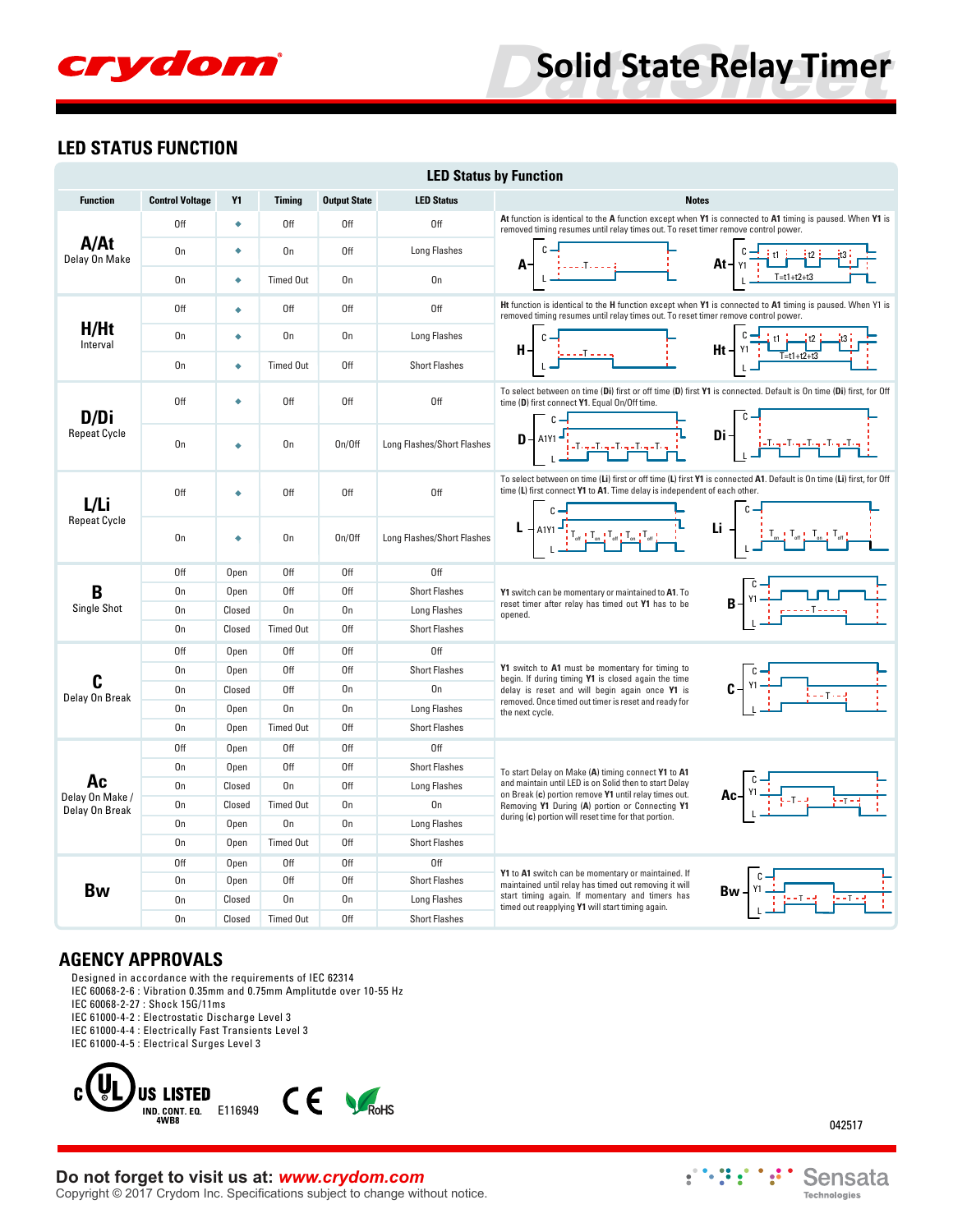

# **Solid State Relay Timer**

| 存在电击、<br><b>GEFAHR EINES</b><br><b>RISCHIO DI</b><br><b>HAZARD OF</b><br><b>RIESGO DE</b><br><b>RISQUE DE</b><br><b>SCOSSA</b><br><b>ELECTRIC</b><br><b>DESCARGA</b><br><b>DESCHARGE</b><br><b>ELEKTRISCHE</b><br>爆炸或电弧<br><b>ELETTRICA O</b><br>SHOCK,<br><b>ELECTRICA O</b><br><b>ELECTRIQUE</b><br><b>N SCHLAGES</b><br>闪烁危险<br><b>DELL'ESPLOSIONE.</b><br><b>EXPLOSION.</b><br><b>EXPLOSION.</b><br><b>OU EXPLOSION</b><br><b>ODER EINER</b><br>OR ARC FLASH.<br><b>EXPLOSION.</b><br>• 在操作此设<br>• Spenga tutta<br>$\bullet$ Eteindre<br>• Desconectar<br>• Stellen Sie<br>• Disconnect all<br>l'alimentazione<br>备之前请先<br>toutes les<br>todos los<br>power before<br>jeglichen<br>che fornisce<br>suministros de<br>sources<br>关闭电源。<br>Strom ab, der<br>installing or<br>d'énergie de<br>questa<br>energia a este<br>dieses Gerät<br>working with<br>cet appareil<br>apparecchiatura<br>equipo antes<br>versorgt, bevor<br>this equipment.<br>prima di lavorare<br>avant de<br>de trabajar<br>Sie an dem<br>travailler<br>a questa<br>con este equipo.<br>• Verify all<br>Gerät Arbeiten<br>dessus de cet<br>apparecchiatura<br>connections<br>• Verificar todas<br>durchführen<br>appareil<br>and replace all<br>las conexiones<br>• Verificare tutti<br>$\bullet$ Vor dem<br>covers before<br>y colocar todas<br>• Vérifier tous<br>i collegamenti<br>Drehen auf<br>turning on<br>e sostituire<br>las tapas antes<br>connections, et<br>Energie alle<br>power.<br>de energizer<br>tutte le coperture<br>remettre tous<br>Anschlüsse<br>prima<br>el equipo.<br>couverts en<br>überprüfen<br><b>Failure to follow</b><br>dell'accensione<br>olace avant de | DANGER / PELIGRO / DANGER /GEFAHR / PERICOLO / 危险 |  |  |          |  |                                    |  |
|------------------------------------------------------------------------------------------------------------------------------------------------------------------------------------------------------------------------------------------------------------------------------------------------------------------------------------------------------------------------------------------------------------------------------------------------------------------------------------------------------------------------------------------------------------------------------------------------------------------------------------------------------------------------------------------------------------------------------------------------------------------------------------------------------------------------------------------------------------------------------------------------------------------------------------------------------------------------------------------------------------------------------------------------------------------------------------------------------------------------------------------------------------------------------------------------------------------------------------------------------------------------------------------------------------------------------------------------------------------------------------------------------------------------------------------------------------------------------------------------------------------------------------------------------------------------------------------------------------------------------------------------------------------|---------------------------------------------------|--|--|----------|--|------------------------------------|--|
| EI<br>mettre sous<br>Abdeckungen<br>L'omissione di<br>instructions will<br>incumplimiento<br>ersetzen<br>De non-suivi de<br>queste istruzioni<br>result in death<br>de estas<br>ces instructions<br>provocherà la<br>or serious injury.<br>Unterlassung<br>instrucciones<br>provoquera la<br>morte o<br>dieser<br>puede provocar<br>mort ou des<br>lesioni serie<br>Anweisungen<br>la muerte o<br>lésions sérieuses<br>können zum<br>lesiones serias.<br>sérieuses.<br>Tode oder zu<br>schweren<br>Verletzungen<br>führen.                                                                                                                                                                                                                                                                                                                                                                                                                                                                                                                                                                                                                                                                                                                                                                                                                                                                                                                                                                                                                                                                                                                                       | these                                             |  |  | und alle |  | 若不遵守这些说明,<br>可能会导致严重的<br>人身伤害甚至死亡。 |  |

| RISK OF MATERIAL DAMAGE AND HOT<br><b>ENCLOSURE</b>                                                                                                                                                                                                                                    | <b>RISQUE DE DOMMAGE MATERIEL ET DE</b><br><b>SURCHAUFFE DU BOITIER</b>                                                                                                                                                                                                                     | GEFAHR VON MATERIALSCHÄDEN UND<br><b>GEHÄUSEERHITZUNG</b>                                                                                                                                                            |
|----------------------------------------------------------------------------------------------------------------------------------------------------------------------------------------------------------------------------------------------------------------------------------------|---------------------------------------------------------------------------------------------------------------------------------------------------------------------------------------------------------------------------------------------------------------------------------------------|----------------------------------------------------------------------------------------------------------------------------------------------------------------------------------------------------------------------|
| • The product's side panels may be hot, allow<br>the product to cool before touching.<br>• Follow proper mounting instructions including<br>torque values.<br>. Do not allow liquids or foreign objects to enter<br>this product.                                                      | • Les panneaux latéraux du produit peuvent être<br>chauds. Laisser le produit refroidir avant de le<br>toucher.<br>• Respecter les consignes de montage, et<br>notamment les couples de serrage.<br>• Ne pas laisser pénétrer de liquide ni de corps<br>étrangers à l'intérieur du produit. | • Die Seitenwände können heiß sein. Lassen Sie<br>das Produkt abkühlen, bevor Sie es berühren.<br>• Beachten Sie die Montageanweisungen,<br>• Führen Sie keine Flüssigkeiten oder<br>Fremdkörper in das Produkt ein. |
| Failure to follow these instructions can result in<br>serious injury, or equipment damage.                                                                                                                                                                                             | Le non-respect de cette directive peut entraîner,<br>des lésions corporelles graves ou des<br>dommages matériels.                                                                                                                                                                           | Die Nichtbeachtung dieser Anweisung kann<br>Körperverletzung oder Materialschäden<br>zur Folge haben.                                                                                                                |
| RIESGO DE DAÑOS MATERIALES Y DE<br>SOBRECALENTAMIENTO DE LA UNIDAD                                                                                                                                                                                                                     | <b>RISCHIO DI DANNI MATERIALI E D'INVOLUCRO</b><br><b>CALDO</b>                                                                                                                                                                                                                             | 材料损坏和高温外壳的危险性                                                                                                                                                                                                        |
| • Los paneles laterales del producto pueden<br>estar calientes. Esperar que el producto se<br>enfríe antes de tocarlo.<br>• Respetar las instrucciones de montaje, y en<br>particular los pares de apretado.<br>• No dejar que penetren líquidos o cuerpos<br>extraños en el producto. | • I pannelli laterali dell'apparecchio possono<br>scottare; lasciar quindi raffreddare il prodotto<br>prima di toccarlo.<br>· Seguire le istruzioni di montaggio corrette.<br>• Non far entrare liquidi o oggetti estranei in questo<br>apparecchio.                                        | • 产品的一侧面板可能很热,在其冷却前请<br>不要触碰。<br>遵照正确的安装说明,包括扭矩值。<br>请勿让液体及其他异物进入本产品。                                                                                                                                                |
| Si no se respetan estas precauciones pueden<br>producirse graves lesiones, daños materiales.                                                                                                                                                                                           | La mancata osservanza di questa precauzione può<br>causare gravi rischi per l'incolumità personale o<br>danni alle apparecchiature.                                                                                                                                                         | 如不能正确执行这些操作说明,<br>极有可能造成严重人体伤害或者设备的损坏。                                                                                                                                                                               |

#### **Do not forget to visit us at:** *[www.crydom.com](http://www.crydom.com/)*

Copyright © 2017 Crydom Inc. Specifications subject to change without notice.